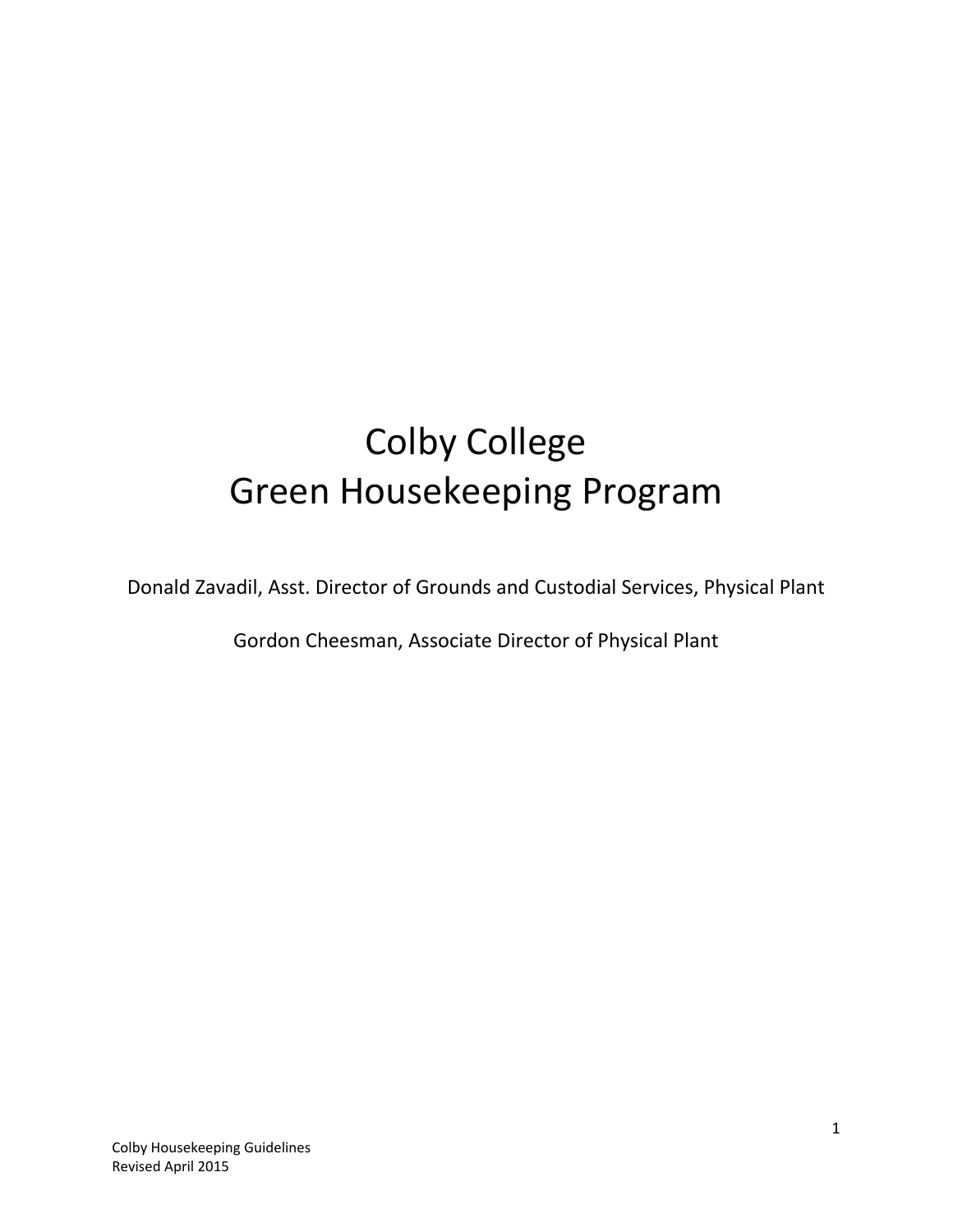# **TABLE OF CONTENTS**

| <b>Statement of Purpose</b>        | Page 3    |
|------------------------------------|-----------|
| <b>Training and Implementation</b> | Page 4-6  |
| <b>Housekeeping Policies</b>       | Page 6-8  |
| <b>Equipment Guidelines</b>        | Page 8-10 |
| <b>Occupant Considerations</b>     | Page 11   |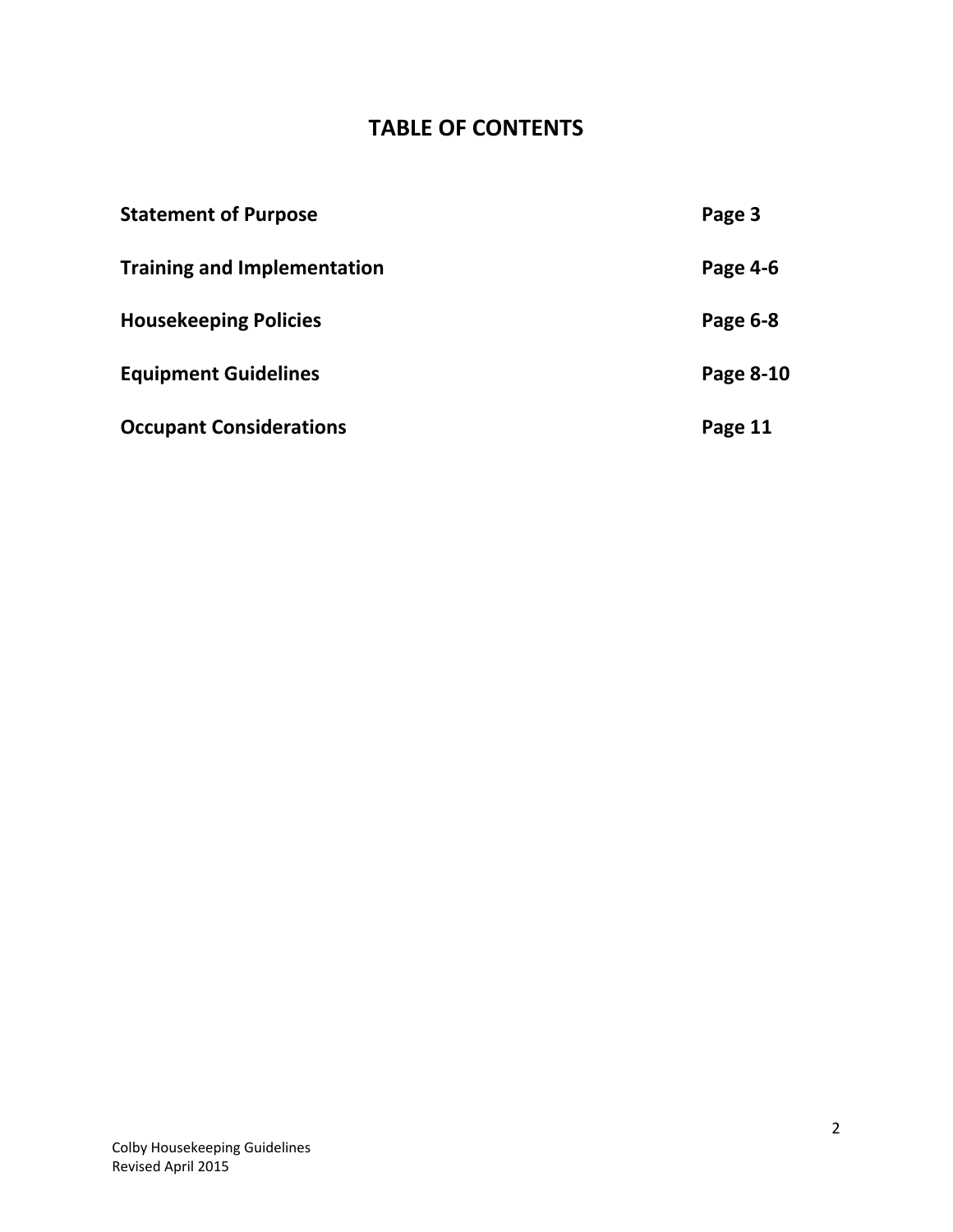### **Statement of Purpose**

In order to reduce exposure of building occupants and maintenance personnel to potentially hazardous chemical, biological and particle contaminants, which adversely impact air quality, health, building finishes, building systems, and the environment and to reduce deposition of contaminants in the building, Colby College has established Green Housekeeping policies and guidelines for the campus including the Roberts Residence Hall Building in Waterville, Maine. All Housekeeping duties are completed by Colby Staff.

The included Training & Implementation program, Performance Level Standards, and Housekeeping Policies address the commitment of Colby College Custodial Services to utilizing environmentally sound housekeeping procedures and policies through the following management principles:

- A commitment to the continual education of custodial staff
- Cleaning to protect both health and appearance
- Cleaning the building in an integrated manner with the knowledge that cleaning in one area can have impacts on other areas
- Providing frequent, thorough, regularly scheduled cleaning services
- Developing procedures to address accidents for example, air contamination caused by noxious chemical reactions, spills, water leaks
- Minimizing human exposure to harmful contaminants and cleaning residues
- Minimizing chemical and moisture residue when cleaning
- Ensuring the safety of workers and building occupants at all times
- Minimizing the pollutants that enter the building
- Disposing of cleaning waste in environmentally preferable ways.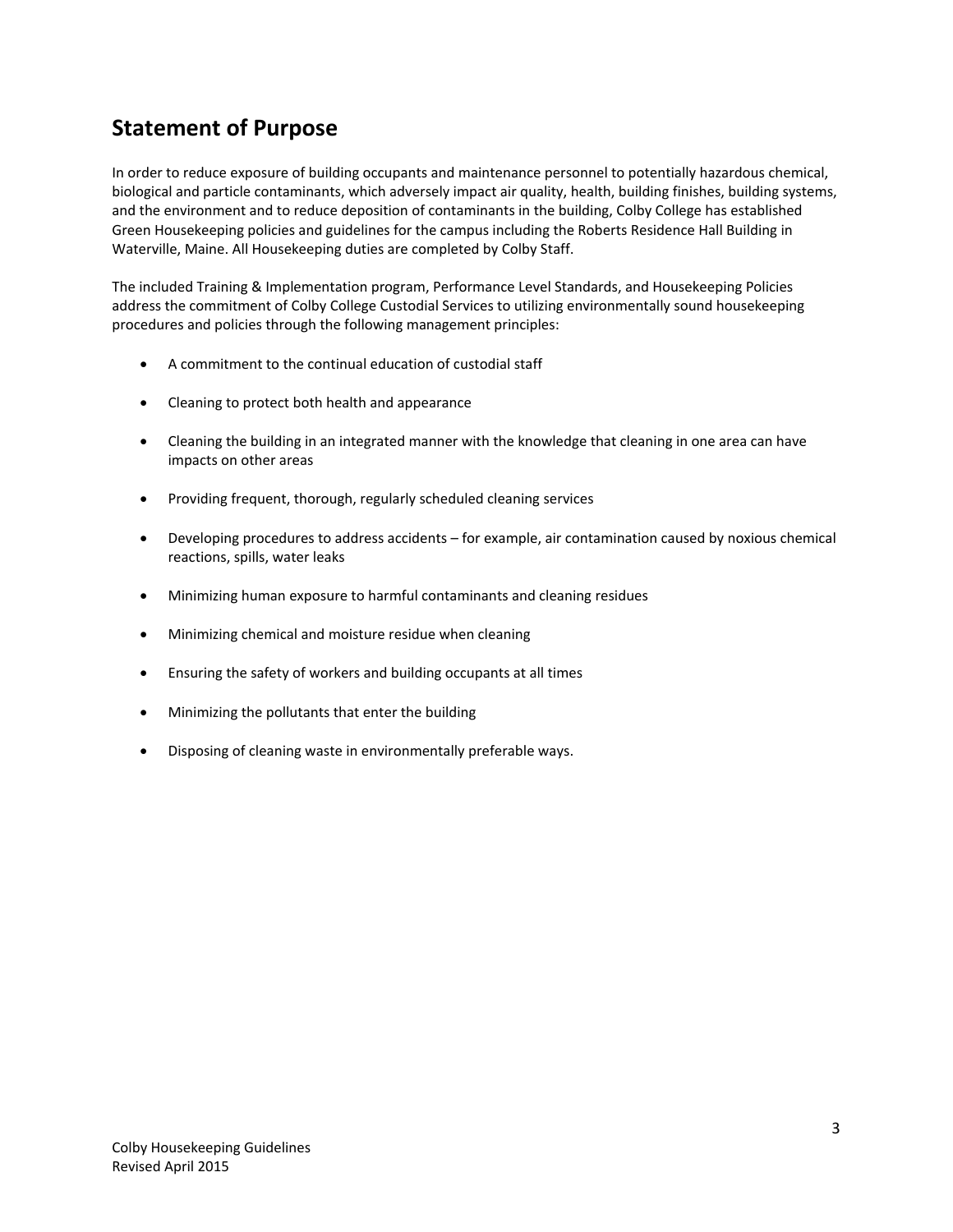### **Training & Implementation**

Proper training ensures high levels of quality and is a primary focus of our organization. Training is an ongoing process for all employees – service technicians through upper management – focusing on the consistent quality of service and safety.

- Extensive orientation and training is provided to all new employees.
- Product specific training and supporting training materials provided by manufacturer, their distributor or a third party.
- Initial training for new managers is provided under the guidance of an experienced manager.
- Supervisors/managers provided with site specific job descriptions.
- Managers are trained in all aspects of quality service provision including procedures/precautions associated with service, proper documentation of service, procedures for conducting inspections.
- Training programs utilize a mix of printed materials, visual media, seminars, and conferences.
- Training logs detailing dates, topics and attendees will be maintained

| <b>Training Program Training</b>    | <b>Duration</b>                             | <b>Description</b>                        |  |  |
|-------------------------------------|---------------------------------------------|-------------------------------------------|--|--|
| <b>Orientation/Initial Training</b> | 1st week of                                 | Job specific tasks and procedures as well |  |  |
|                                     | as college/facility policies.<br>assignment |                                           |  |  |
|                                     |                                             | Performance is very closely monitored     |  |  |
|                                     |                                             | during initial training                   |  |  |
| <b>Equipment Training</b>           | During orientation and before use           | Proper equipment usage, safety            |  |  |
|                                     | of new equipment                            | maintenance and care reviewed with        |  |  |
|                                     |                                             | employee                                  |  |  |
| <b>Product Usage</b>                | During orientation,                         | Product usage including proper storage,   |  |  |
|                                     | reviewed annually                           | dilution, usage procedures, Personal      |  |  |
|                                     | and before use of                           | Protective Equipment requirements and     |  |  |
|                                     | new products                                | disposal,                                 |  |  |
| <b>Hazardous Communication</b>      | During orientation,                         | Review of safety and labeling             |  |  |
|                                     | reviewed annually                           | requirements; MSDS usage and              |  |  |
|                                     |                                             | interpretation training                   |  |  |
| Bloodborne Pathogen                 | During orientation,                         | Proper use of Personal Protection         |  |  |
| <b>Training</b>                     | reviewed annually                           | Equipment; potential hazards; risk        |  |  |
|                                     |                                             | assessment/vaccination procedures         |  |  |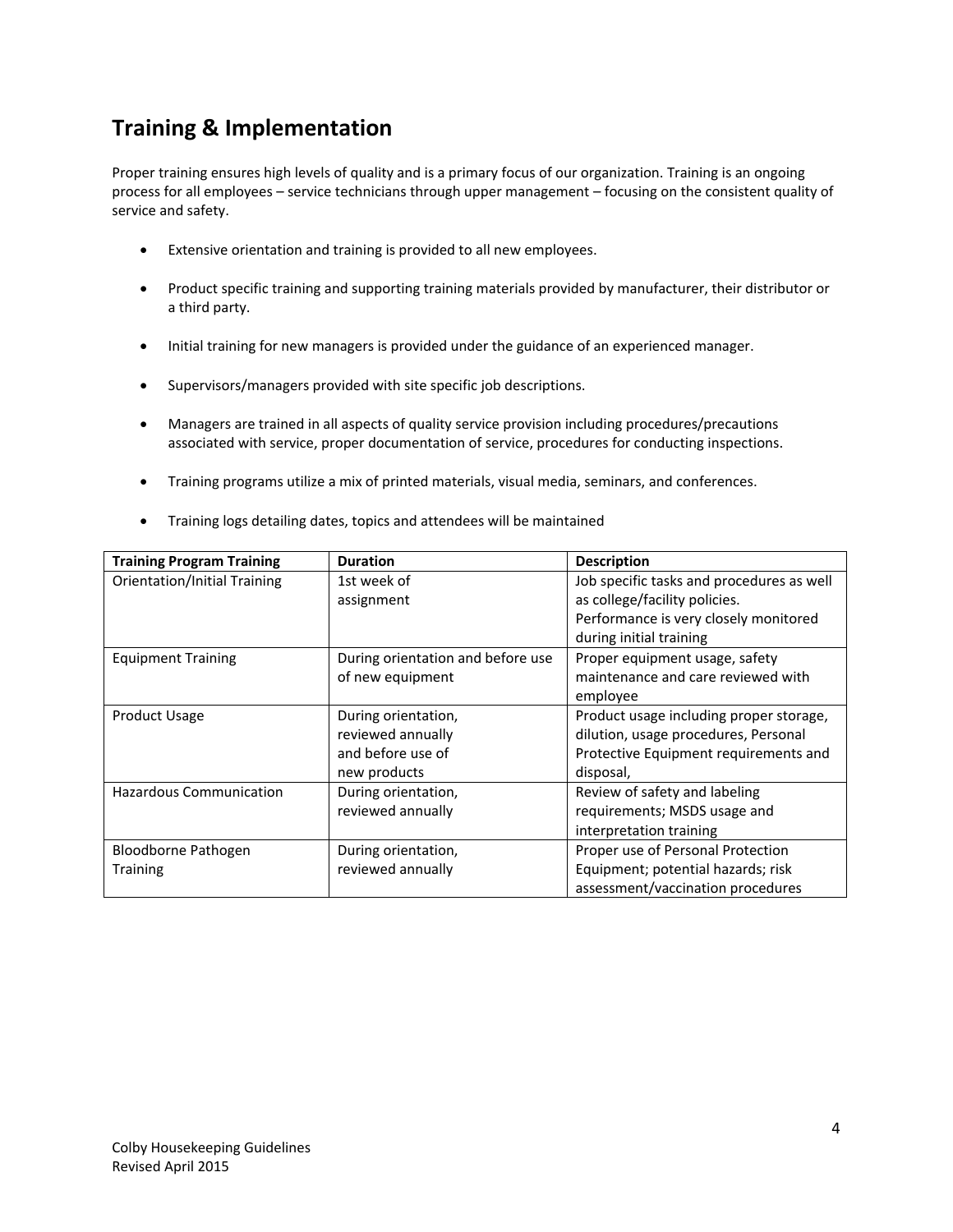# **Product/equipment usage training**

- Manufacturer, their distributor or a third party must offer training or training materials in the proper use of the product/equipment.
- Training or training materials must include step-by step instructions for the proper dilution, use, and disposal of product and the use of equipment.
- A training log detailing dates, topics and attendees will be maintained
- It is desirable that product training and support include (but not be limited to):
	- o On-site initial training for the proper use of products/equipment
	- o Ongoing periodic training for product/equipment use
	- $\circ$  Support phone number(s) preferably toll-free which can be called to receive instructions and assistance on product/equipment use
- Product usage training will include at a minimum (but not be limited to):
	- o Hazards
	- o Proper use of chemicals, concentrates and dilution systems
	- o Maintenance of dispensing/dilution equipment
	- o Proper storage and disposal of cleaning chemicals and packaging
- Protocols promoting hand hygiene shall be wholly adopted:
	- o Custodial vendors are required to wash their hands on a routine basis while servicing the facility.
	- o Soap and warm water must be used for at least 20 seconds.
	- $\circ$  Custodial staff will ensure that all restrooms are stocked with approved hand soaps and paper towels.
	- o Custodial staff will stock, maintain, and use alcohol-based waterless hand sanitizers to assist with the transmission of germs, bacteria and disease.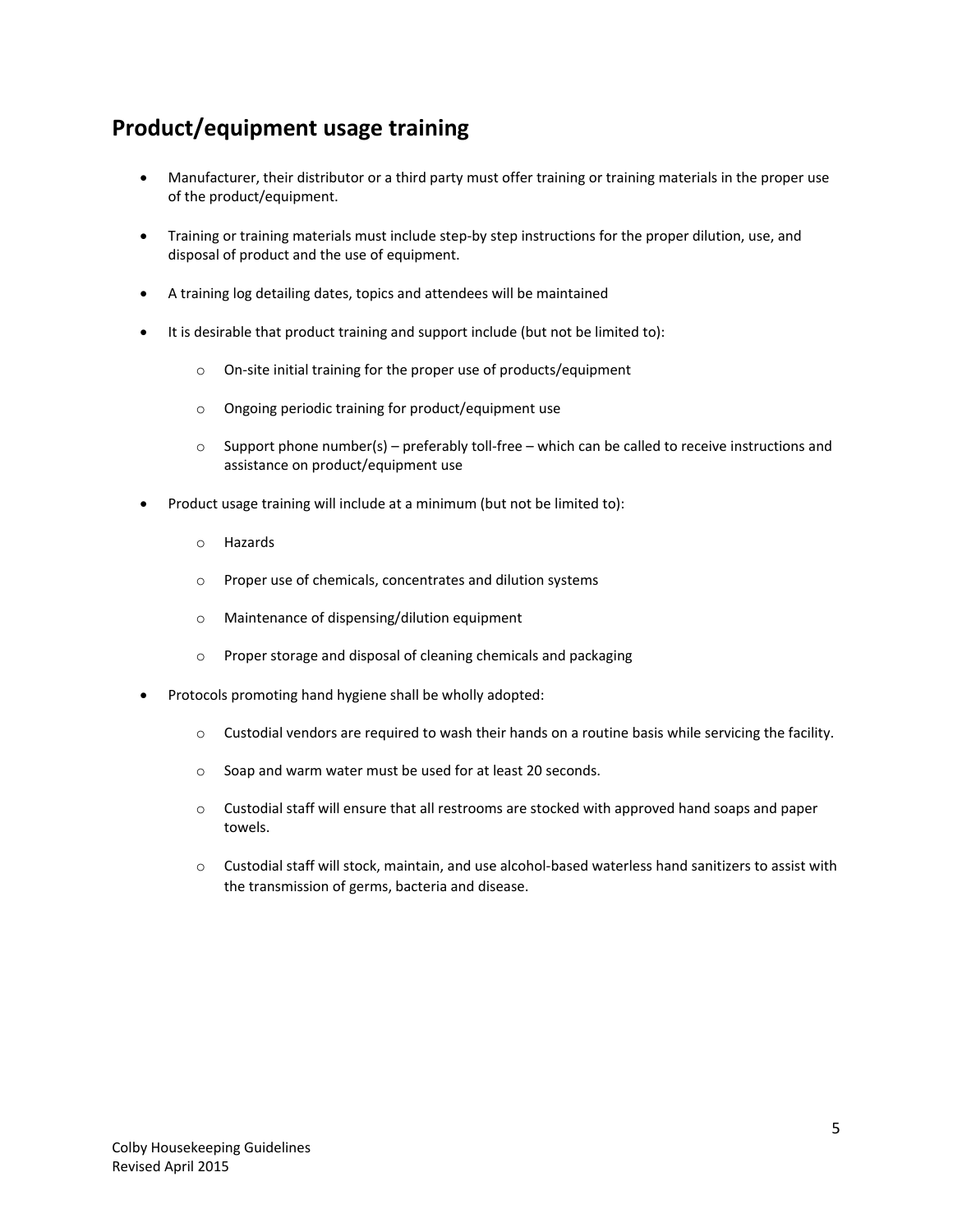# **Safety Training**

- A training log detailing safety training dates, topics and attendees will be maintained
- Safety training will include at a minimum (but not be limited to):
	- o Chemical Hazard Communication
	- o Material Safety Data Sheet (MSDS) interpretation
	- o Bloodborne Pathogen Training
	- o Proper use of Personal Protective Equipment
	- o Proper lifting and ergonomic precautions
	- o Proper hand hygiene

# **Housekeeping Policies**

#### **Approved Products**

The following products have been approved for use based upon meeting the Product Performance Level Standards included in Appendix A. The standard for green cleaning products is Green Seal (GS-37).

| <b>Product Name</b>                              | <b>Brand</b><br><b>Name</b> | Product<br>Code(s)                          | Size(s)                                                                            | <b>Approved Uses</b>                                                                                                                                                                                                                                      | <b>Certification</b>                                 |
|--------------------------------------------------|-----------------------------|---------------------------------------------|------------------------------------------------------------------------------------|-----------------------------------------------------------------------------------------------------------------------------------------------------------------------------------------------------------------------------------------------------------|------------------------------------------------------|
| G-Force<br>All-<br>Purpose &<br>Glass<br>Cleaner | <b>Butchers</b>             | 4410150;<br>4410340;<br>4410110;<br>3145555 | 1.5 gallon<br>command<br>center; 32<br>OX.<br>Pipeline;<br>1gallon;<br>$1.5$   RTD | All purpose cleaner<br>suitable for wide variety of<br>applications including carpet pre-<br>spray, carpet<br>spotting, hard floors (including use<br>in auto scrubber), and spray/wipe<br>cleaning of most washable<br>surfaces, including<br>degreasing | $GS-37$                                              |
| Look Non-<br>Ammoniated<br>Glass cleaner         | <b>Butchers</b>             |                                             | 1.5 gallon<br>command<br>center;                                                   | Daily use Glass Cleaner                                                                                                                                                                                                                                   | $GS-37$                                              |
| <b>Morning Mist</b>                              | <b>Butchers</b>             |                                             | 1.5 gallon<br>command<br>center;                                                   | Bathroom Disinfectant Cleaner for<br>flooring, toilets and bathroom<br>surfaces<br>Used by staff only when needed<br>for H1N1 Flu or similar contagious<br>infections.                                                                                    | No known<br>disinfection<br>product is<br>certified. |
| Raindance<br>Neutral<br>Cleaner                  | <b>Butchers</b>             | 3145221                                     | 1.5 gallon<br>command<br>center;                                                   | Hard surface floor cleaner<br>(including machine scrubbing)                                                                                                                                                                                               | $GS-37$                                              |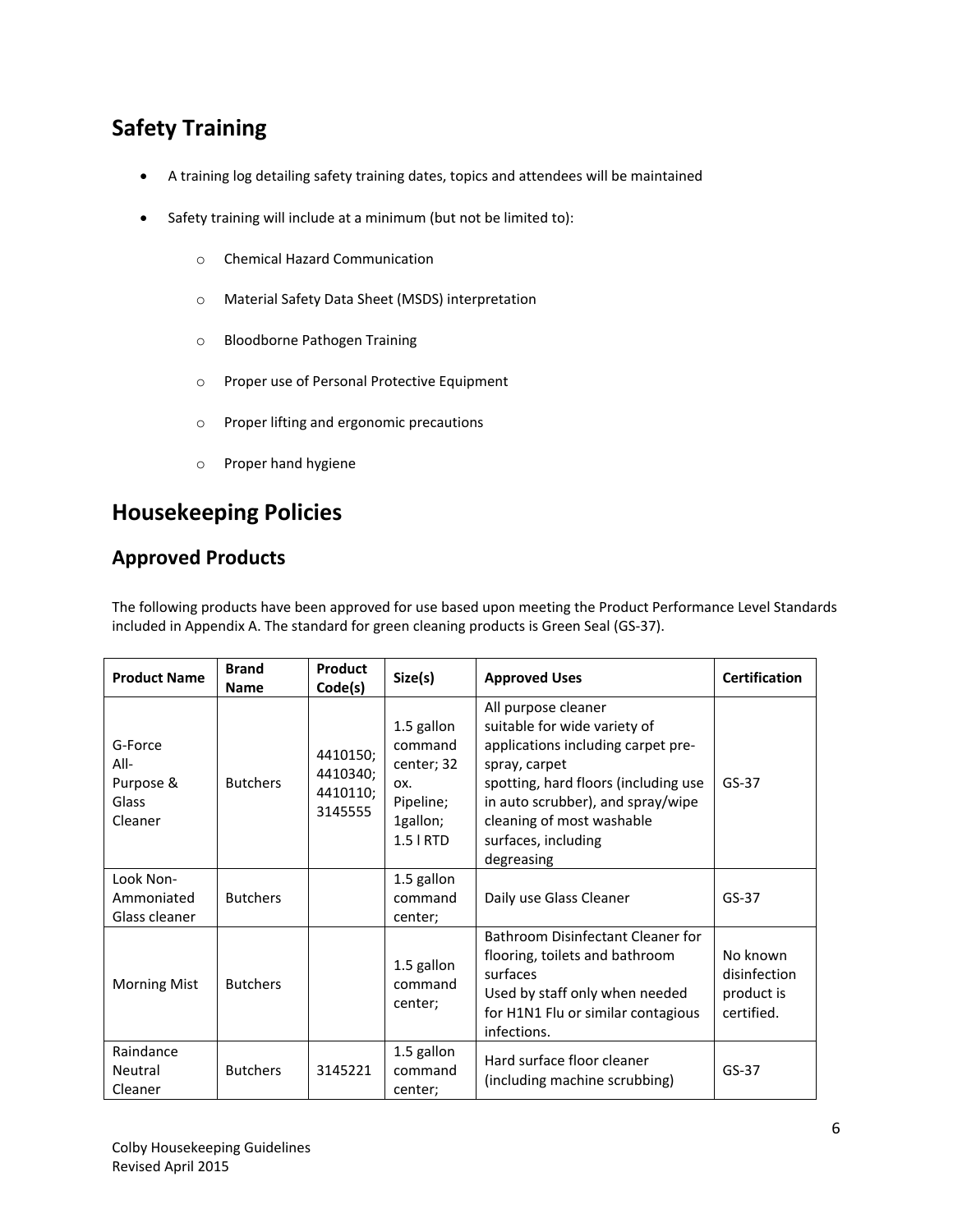### **Prohibited Chemicals**

Products must not contain the following ingredients

- Alkylphenol ethoxylates
- Dibutyl phthalate
- Heavy metals including arsenic, lead, cadmium, cobalt, chromium, mercury, nickel or selenium
- Ozone depleting compounds

### **Product Usage Guidelines**

#### **Usage Training**

- It is mandatory that product manufacturer, their distributor or a third party must offer training or training materials in the proper use of the product. Training or training materials must include step-by step instructions for the proper dilution, use, and disposal of product and the use of equipment.
- A training log detailing dates, topics and attendees will be maintained
- It is desirable that product training and support include (but not be limited to):
	- o On-site initial training for the proper use of products
	- o Ongoing periodic training for product use
	- o Support phone number(s) preferably toll-free which can be called to receive instructions and assistance on product use

### **Product Labeling**

- The manufacturer label must state clearly and prominently that dilution with water from the cold tapis recommended and shall state the recommended level of dilution.
- The manufacturer shall also include detailed instructions for proper use and disposal and for the use of personal protective equipment.
- It is desirable that products have color coded labels in lieu of dyes and be made with a percentage of postconsumer recycled content.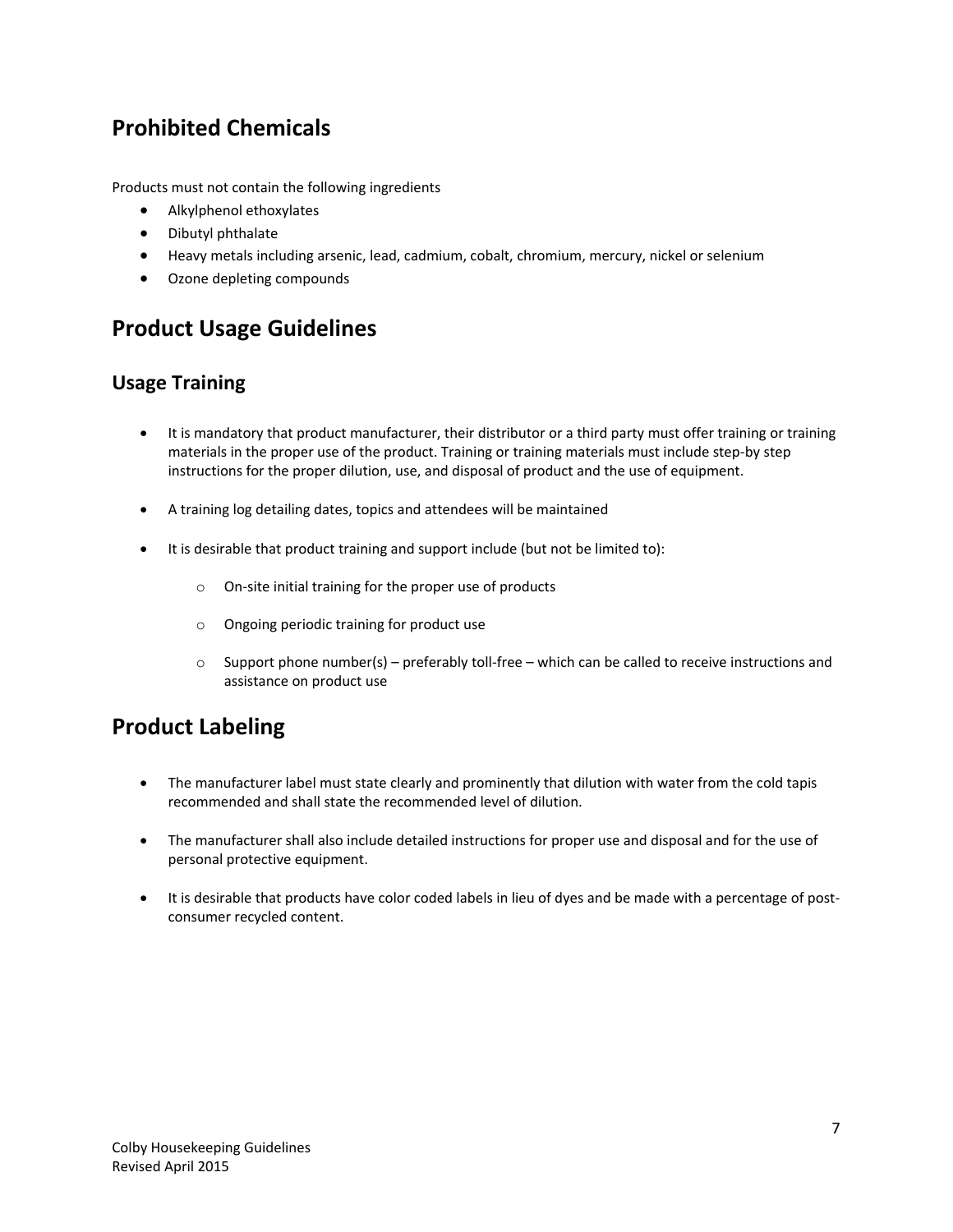# **Chemical Storage**

- Undiluted chemicals should be stored in appropriate designated areas
- Products must be stored in accordance with manufacturer instructions and all federal, state, and local requirements to facilitate product identification and safe use and all containers must have the appropriate labels.
- Storage areas will be secured to allow access only to those qualified and trained in proper use
- Inventory control measures will be used to ensure that only required amounts of product are purchased and over-ordering is avoided  $\mathbb D$  Products will be rotated so that oldest product is used first
- All wastes, including used packaging and wash solutions should be stored or disposed of in a manner consistent with the label instructions on the cleaning product and with federal, state and local regulations

# **Measuring/Diluting Concentrated Products**

- Use appropriate Protective equipment when mixing concentrated cleaning products
- Follow manufacturer's dilution direction. Do not under- or over- dilute concentrated cleaning products
- Make sure that spray bottles and other secondary containers have appropriate labels.
- Never mix different cleaning products together

### **Equipment Guidelines**

### **Equipment Standards**

The following standards will guide cleaning equipment selection:

- Vacuum cleaners that meet the requirements of the Carpet & Rug Institute Green Label Program and are capable of capturing 96% of particulates 0.3 microns in size and operate with a sound level less than 70dBA.
- Hot water extraction equipment for deep cleaning carpets that is capable of removing sufficient moisture such that carpets can dry in less than 24 hours.
- Powered equipment that is ergonomically designed to minimize vibration, noise and user fatigue.
- Equipment that has rubber bumpers to reduce potential damage to building surfaces.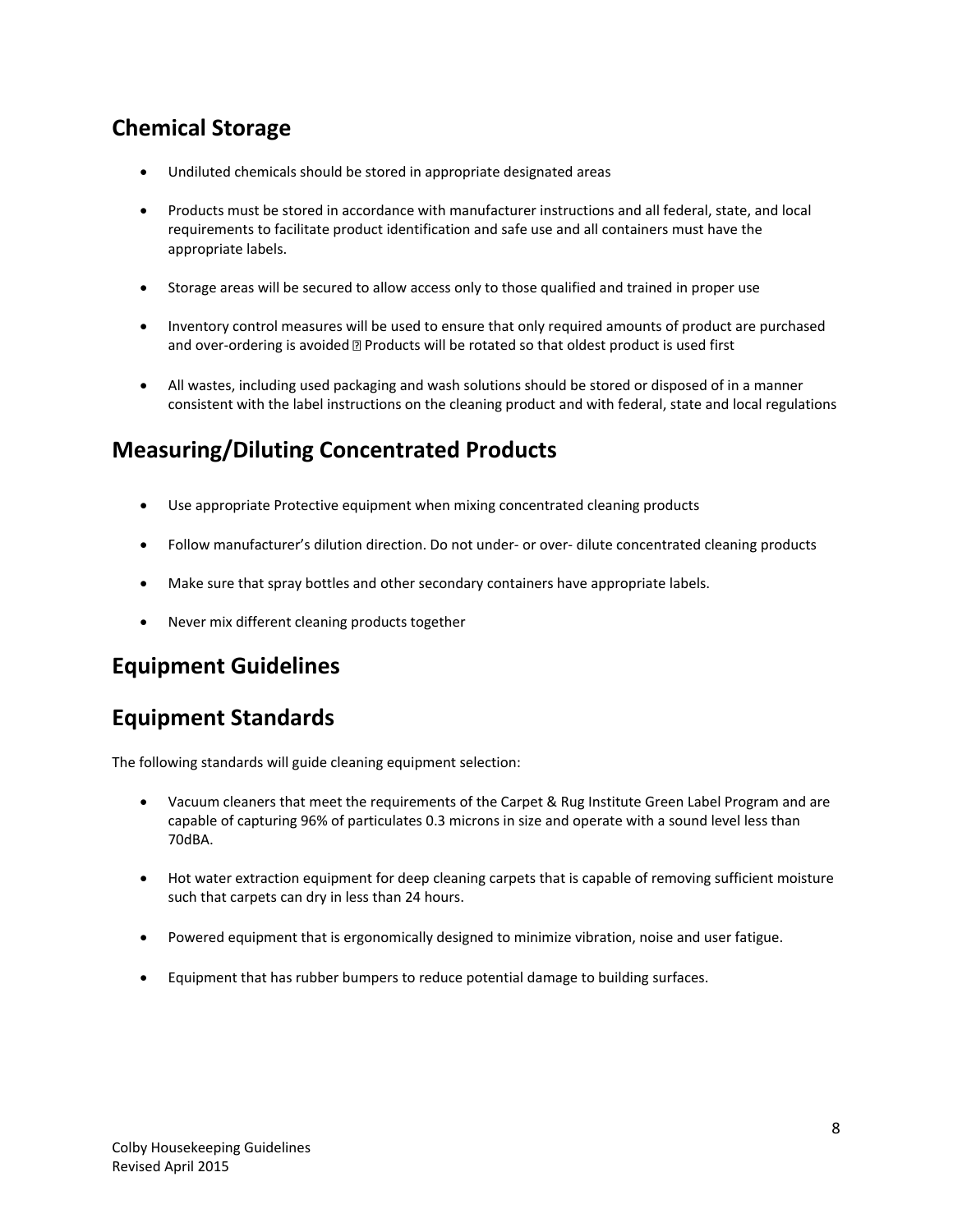### **Equipment Maintenance**

- A log will be kept for all powered housekeeping equipment documenting:
	- o The date of equipment purchase
	- o All repair and maintenance activities
	- o Vendor specification sheets for each type of equipment in use.

#### **Cleaning Procedure Guidelines**

#### **Dusting and Dust Mopping**

- Use wide area vacuums fitted with appropriate bags/filters, as much as possible
- Use lint free dusting cloths or a vacuum feather dusters should not be used

#### **Entryways**

- **•** Clean entryways beginning outside the building  $\mathbb D$  Use walk-off matting/grates outside and inside entry as appropriate. Vacuum or sweep clean mats frequently, especially during inclement weather.
- Make sure mopping solutions are kept clean using only the correct amount of cleaning chemical. Do no overuse concentrated cleaning chemicals – mix concentrated chemicals according to manufacturer instructions. Remake as necessary and dispose spent solution appropriately.
- Periodically clean under entry mats and grating systems to reduce the potential for moisture buildup leading to bacterial and fungal growth.

#### **Carpet Care – General Guidelines**

- Ensure that vacuums are in good working order using appropriate bags and/or filters.
- Vacuum bags should be emptied or replaced when half full. Dispose properly.
- Clean up spill while they are still fresh  $\mathbb{Z}$  Minimize the amount of moisture used during cleaning

#### **Carpet Care - Extraction Cleaning**

- Minimize the amount of cleaning chemicals. Excess chemicals result in rapid re-soiling.
- Use appropriate functioning equipment that will maximize the amount of water being extracted from the carpet to minimize moisture and potential for mold, mildew and bacterial growth.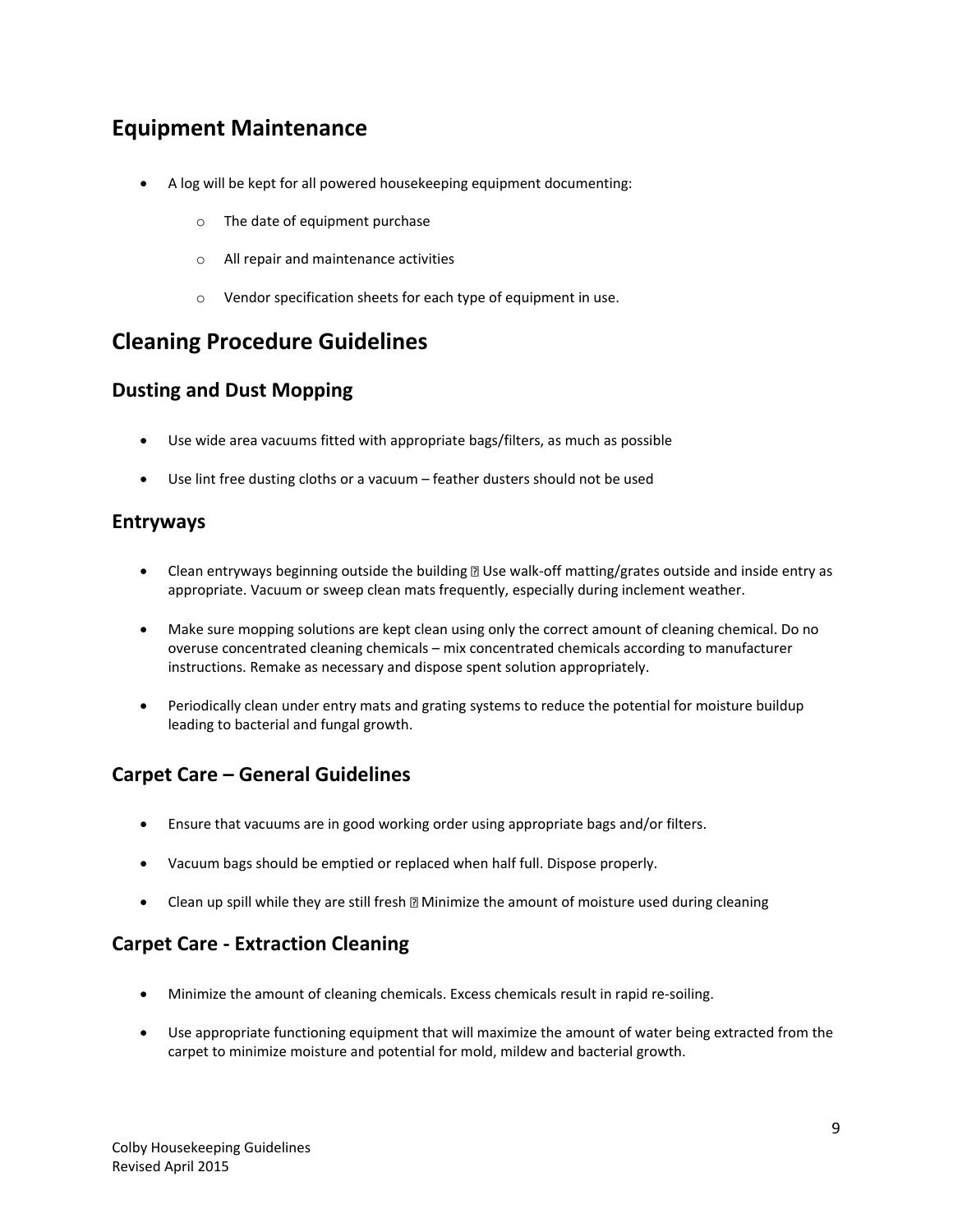- Increase ventilation, open windows if weather and facility policies allow, and use fans to dry carpet quickly. Carpets should be completely dry within 24 hours.
- Dispose of cleaning solutions properly

#### **Food Areas: Cafeterias, Breakrooms, Etc.**

- Clean and sanitize floors, tables, etc. using approved products.
- Separate recyclables from trash and make sure recyclable areas are kept clean in order to not attract pest
- Make sure that waste containers are covered and emptied frequently

#### **Restrooms**

- Make sure sanitizing and disinfecting solutions are prepared and used properly (i.e. dwell time) and remix as required
- Frequently clean surfaces that hands touch to eliminate the spread of germs (i.e. door knobs, light switches, handles, etc.)
- **•** Frequently eliminate moisture
- Keep floors dry to eliminate slip falls and the buildup of bacteria, mold and mildew

#### **Spills**

- Clean spills while still fresh
- Use the proper cleaning solutions and use only what is necessary
- Dispose properly
- Ensure that building occupants know whom to contact in case of spills

#### **Trash**

- Ensure that trash, especially trash which contains food waste, is removed frequently, and is not left in building over an extended period of time (i.e. weekends or holidays)
- Dispose properly and ensure that trash does not attract pests, birds, etc. nor create litter.
- Make sure that trash and recyclables are being separated properly